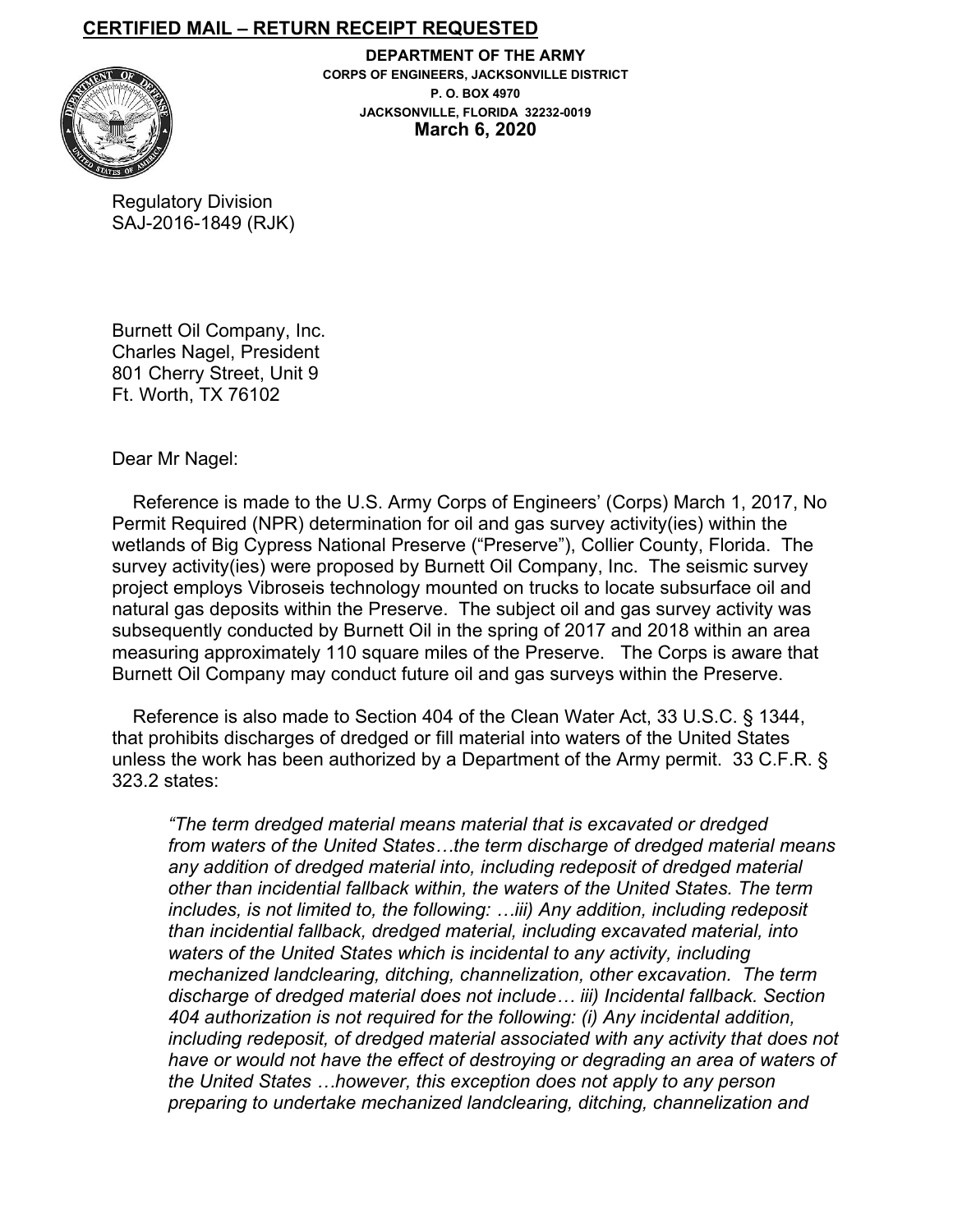*other excavation activity in a water of the United States, which would result in a redeposit of dredged material, unless the person demonstrates to the satisfaction of the Corps, or EPA as appropriate, to commencing the activity involving the discharge, that the activity would not have the effect of destroying or degrading any area of waters of the United States…The person proposing to undertake mechanized landclearing, ditching, channelization or other excavation activity bears the burden of demonstrating that such activity would not destroy or degrade any area of waters of the United States.*

*For purposes of this section, an activity associated with a discharge of dredged material degrades an area of waters of the United States if it has more than a de minimis (i.e., inconsequential) effect on the area by causing an identifiable individual or cumulative adverse effect on any aquatic function. Except as specified in paragraph (e)(3) of this section, the term fill material means material placed in waters of the United States where the material has the effect of: (i) Replacing any portion of a water of the United States with dry land; or (ii) Changing the bottom elevation of any portion of a water of the United States.*

 The Corps has received and reviewed information documenting the condition of the wetland areas that were surveyed by Burnett Oil in the Preserve. The Corps also visited the area in January, 2020. Based on the Corps' review of that information and the site visit and based on the definition of dredge material and regulated activity described above, the Corps concludes that the oil and gas exploration activity that was conducted equates to mechanized land clearing, ditching and channelization. The Corps concludes that the survey activity caused an impact that resulted in a change in the bottom elevation of the wetland, that the activity caused an identifiable individual and cumulative adverse effect on aquatic function, and that the survey had the adverse effect of degrading a water of the U.S. Finally, the Corps concludes that the completed survey activities represent a cumulative adverse impact thereby causing a situation that is not de minimis.

 Therefore, by means of this letter, the Corps is advising you that any future oil and gas survey activity by Burnett Oil Company in Big Cypress National Preserve should continue to be coordinated with the Corps in accordance with the Clean Water Act. A permit will be required of you unless and until you can demonstrate to the satisfaction of the Corps or Environmental Protection Agency, prior to commencing the activity involving the discharge, that the activity would not have the effect of destroying or degrading any area of waters of the United States.